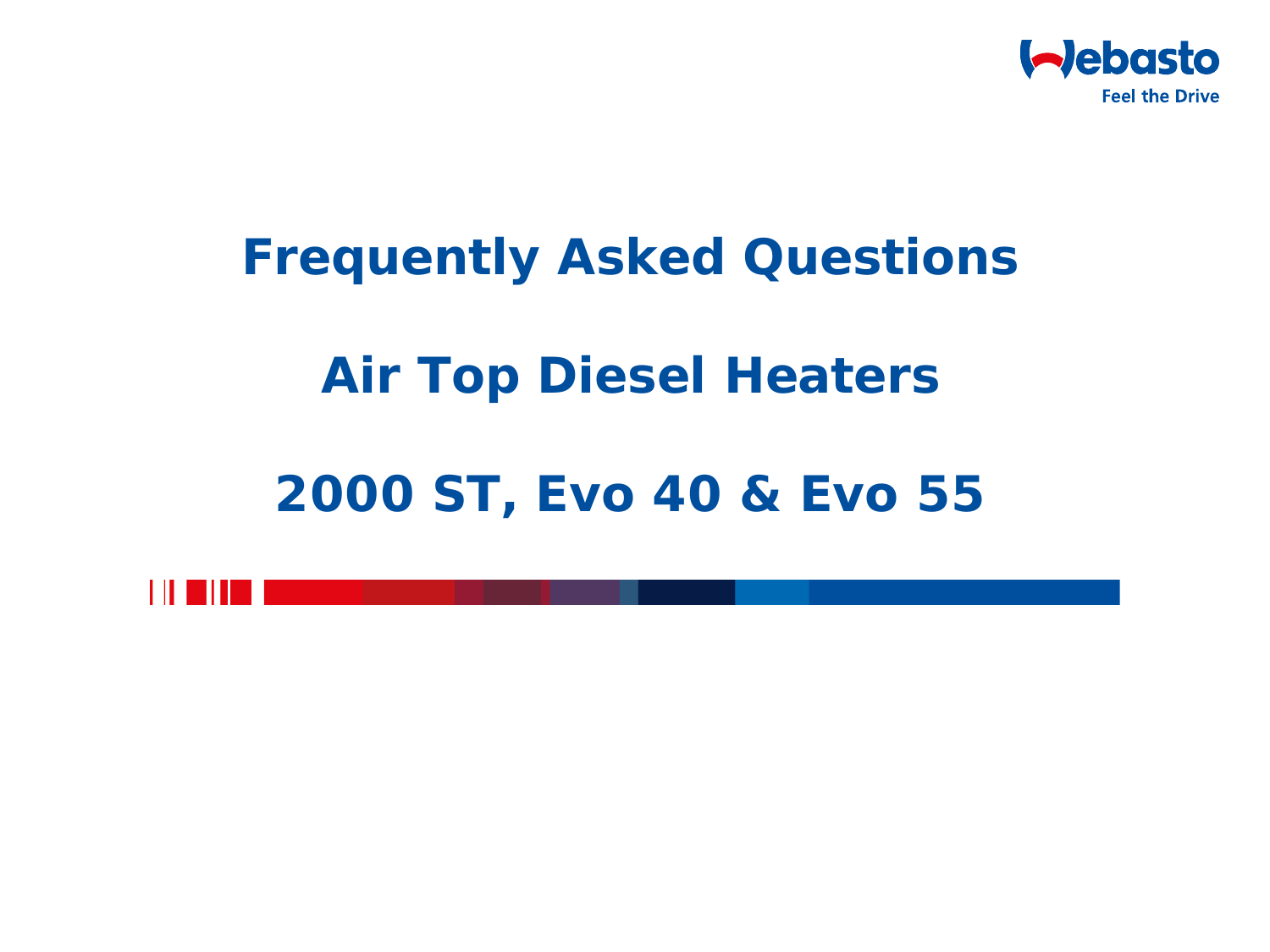

# **Question 1 – What power outputs are the heaters available in?**

There are 3 models – 2kW, 4kW and 5.5kW

**Question 2 – What voltage are the heaters available in?**

12V and 24V DC

**Question 3 – What are the dimensions of the heaters?**

AT 2000 ST – 311 x 120 x 121mm (LxWxH) AT Evo 40 & 55 – 423 x 148 x 162mm (LxWxH)

#### **Question 4 – How much diesel do the heaters use per hour?**

Depending on the heater size, between: 0.12L – 0.24L per hour for the AT 2000ST 0.18L – 0.49L per hour for the AT Evo 40 0.18L – 0.67L per hour for the AT Evo 55 On average a heater needs 100ml diesel per hour, per kW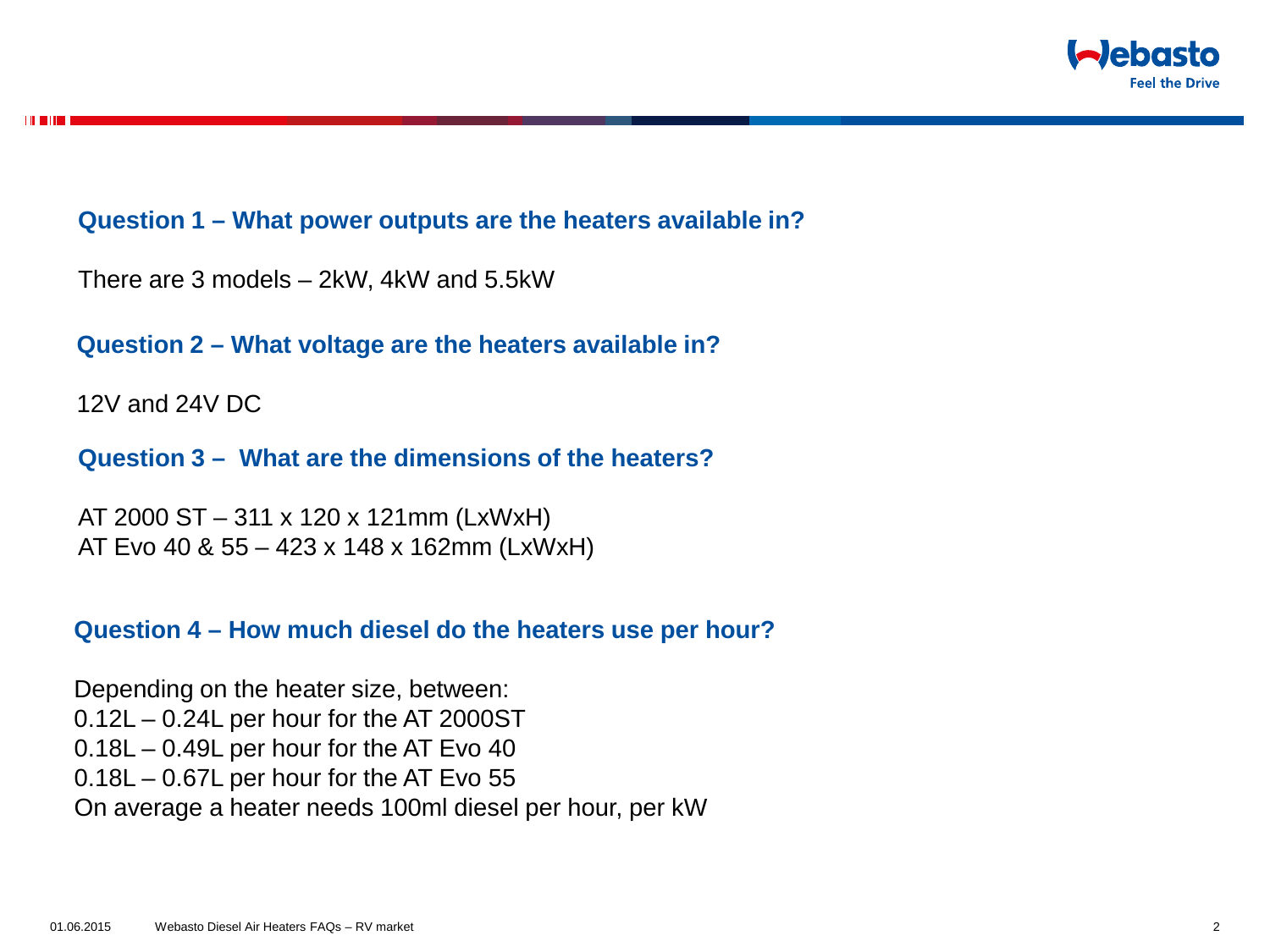

# **Question 5 – I have a petrol vehicle, can I still fit a heater?**

Yes, our 12V AT2000ST model is also available in a petrol version

## **Question 6 – I have a caravan, can I still fit a heater?**

Yes, Webasto can offer a separate 12L fuel tank for this application. The fuel tank is supplied with a quick connect coupling and sight glass.

# **Question 7 – How many outlets can be run off one heater unit?**

AT 2000ST – up to 2 outlets At Evo 40 and AT Evo 55 – up to 6 outlets

# **Question 8 – What type of outlets are available?**

60mm, 80mm, 90mm closeable vents, 45 degree and 90 degree louvers, as well as open vents (spider vents).

## **Question 9 – Are standard installation kits available?**

Based on our experience with manufacturers and aftermarket installers, we have developed comprehensive installation kits. These are available as 1 or 2 outlet kits.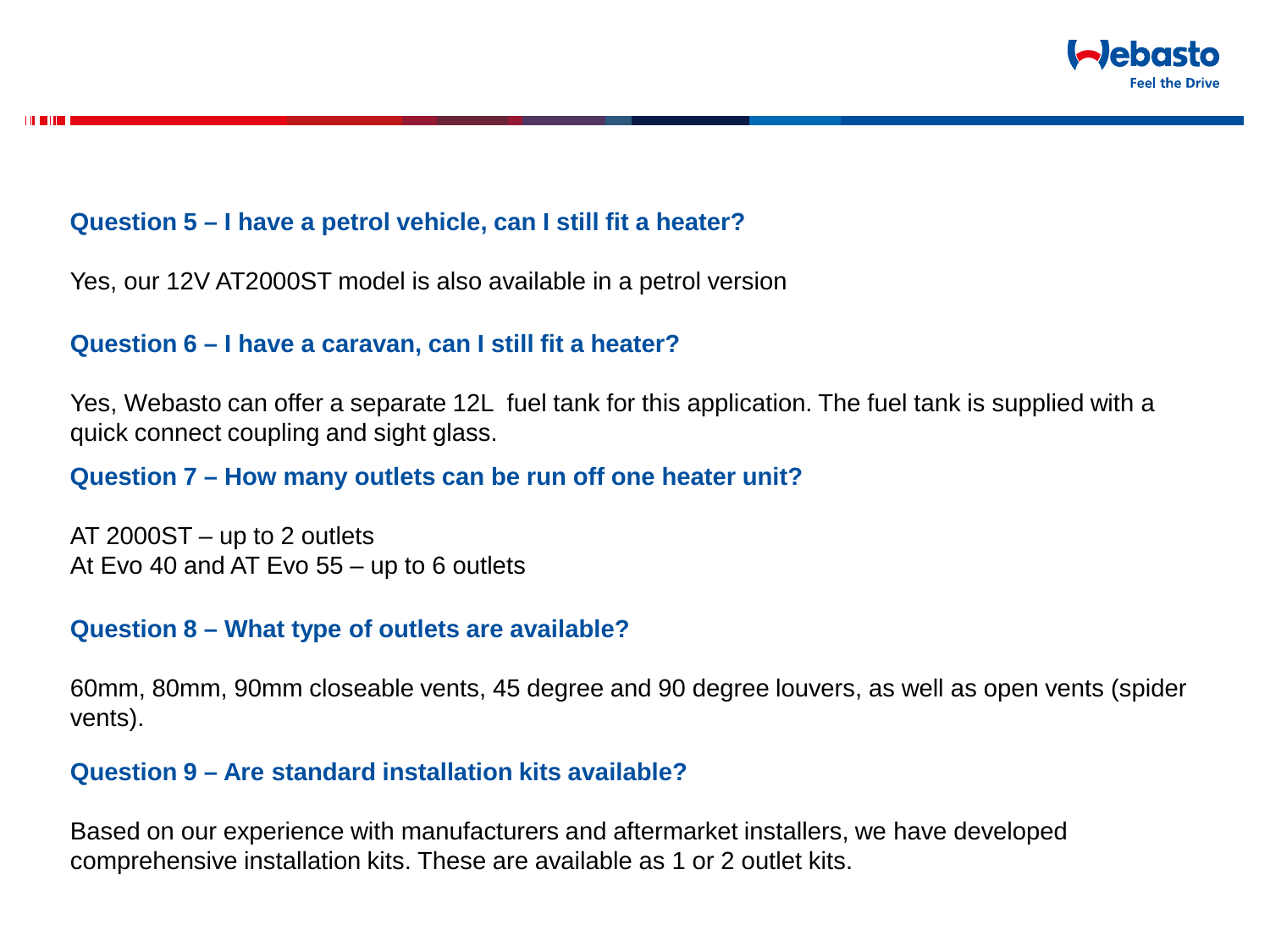

#### **Question 10 – Can the heater be mounted outside of the vehicle?**

Yes, but the unit should be protected by installing it in a box.

# **Question 11 – Where can the heater be fitted inside the vehicle?**

Installation of the heater is determined by the amount of available space, usually under the bed or under the dinette area. Consideration of location must take into account good air flow around the heater.

# **Question 12 – Can an outlet be installed in the bathroom?**

Yes, a closeable vent is recommended

# **Question 13 – Does the heater need to be mounted on a flat surface?**

Yes, it should be mounted on a horizontal surface, which is achieved by using the available mounting bracket which is supplied in the heater kits.

# **Question 14 – Does the heater get hot?**

The heater itself will get hot directly around the warm air outlet, up to approx. 80<sup>o</sup>C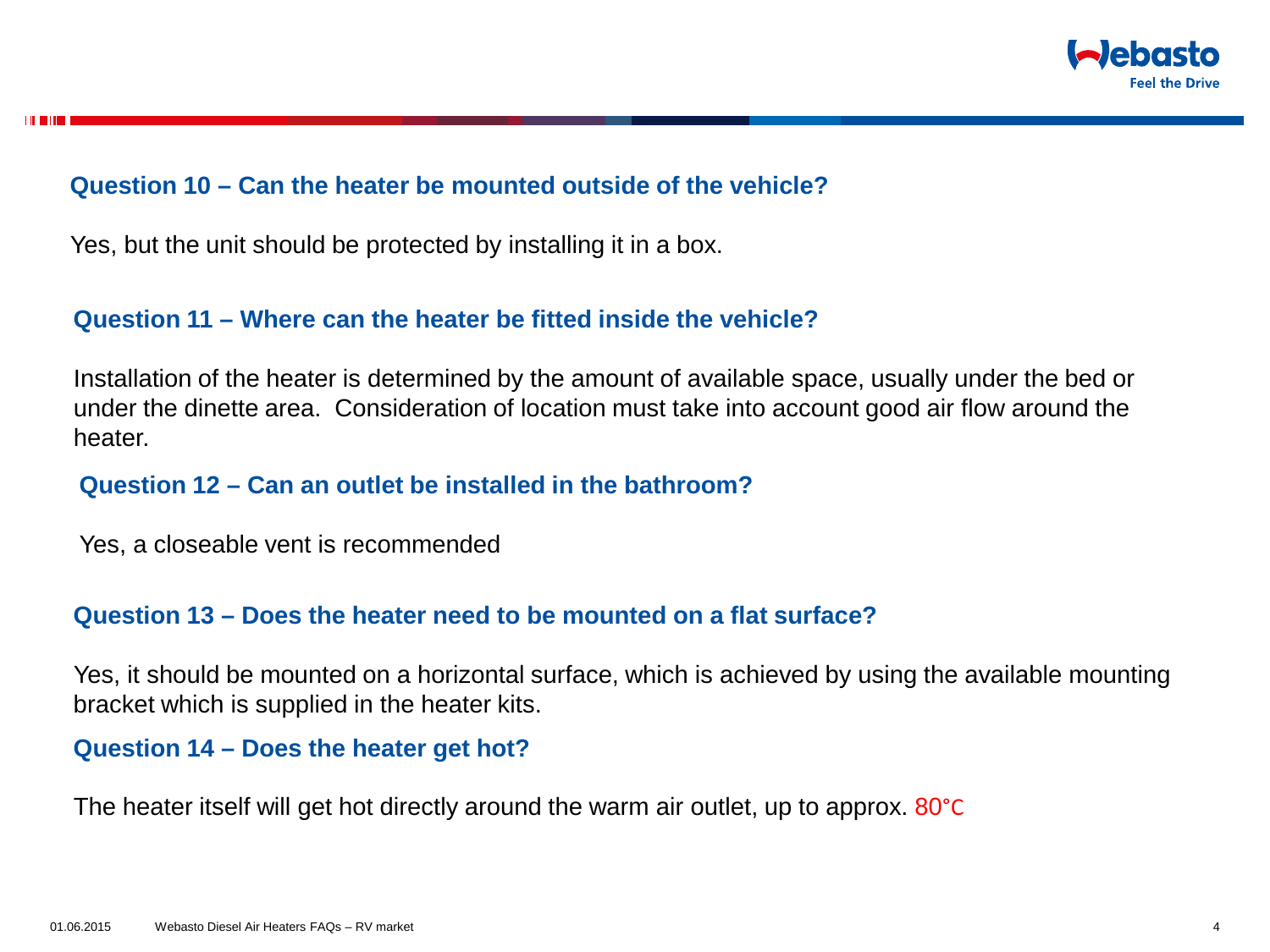

#### **Question 15 – How much power does the heater consume?**

The AT 2000 ST uses as little as 14 watts during normal operation (6-7 Amps at initial start phase, then 1-2 Amps during continuous running).

#### **Question 16 – What type of controllers are available for the heaters?**

A standard rotary control is supplied with all heaters.

An option for the Evo heater is the Multifunction Control, with features such as economical heating, boost heating, ventilation mode and high altitude mode.

#### **Question 17 – Can the heater be used whilst driving the vehicle?**

Yes, this is particularly useful for when people are travelling in the rear of a motorhome. It also ensures you arrive at your destination in a pre-warmed vehicle.

#### **Question 18 – Can the heater be used while we are sleeping?**

Yes, the heaters are thermostatically controlled and safe to run while you are sleeping at night.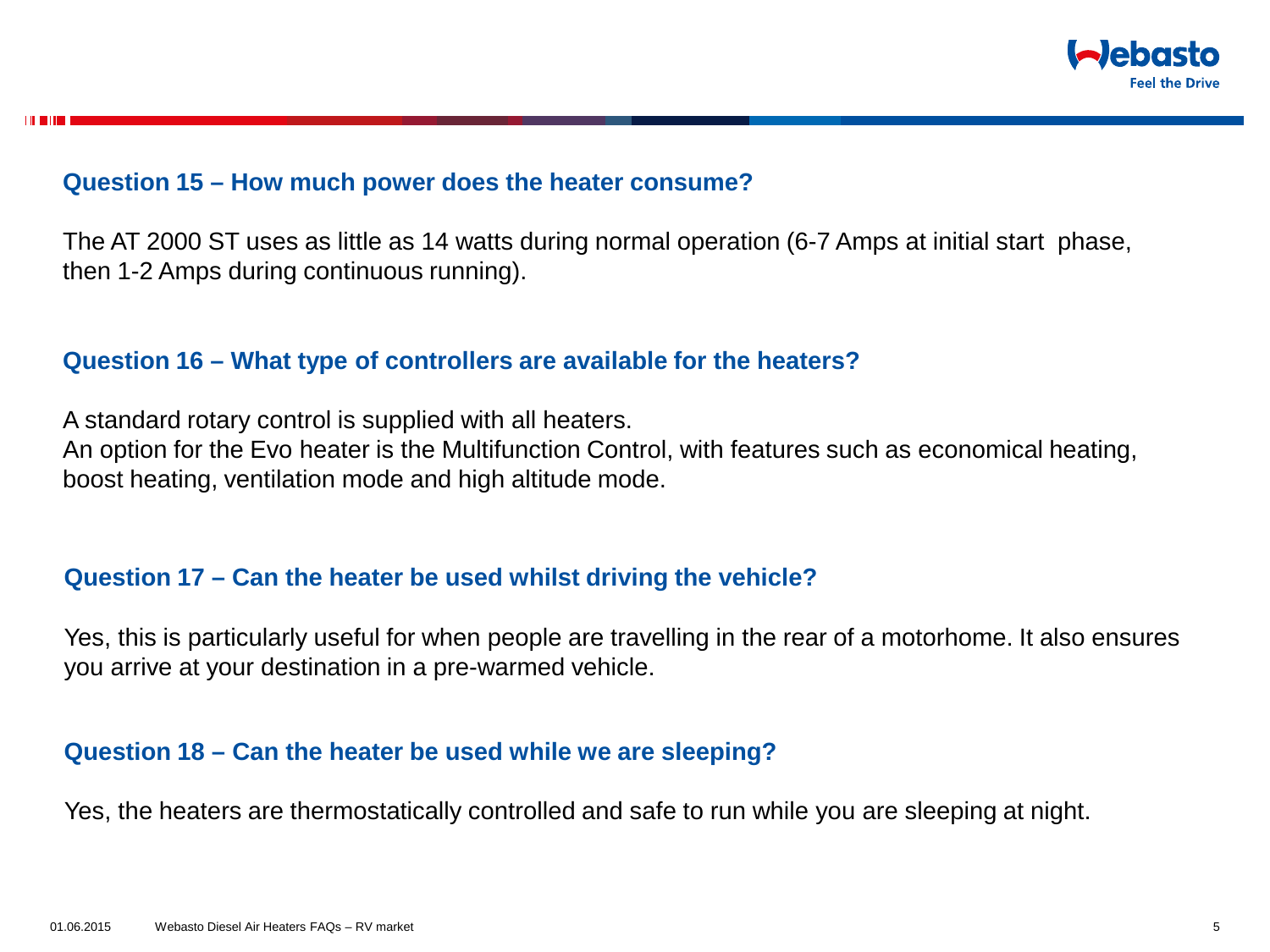

#### **Question 19 – Do the heaters generate any unpleasant odours?**

Thanks to continuous improvements in burner technology and fuel quality, exhaust odour is virtually unnoticeable as it is directed outside the vehicle.

#### **Question 20 – Is there any exposure to a naked flame?**

No, the heater's use an electrical charged glow pin to initiate the combustion process, which is all contained within the units own combustion chamber.

# **Question 21 – Is it possible for the heater to flatten my house battery?**

As with any appliance, it is possible, but highly unlikely given the low current draw.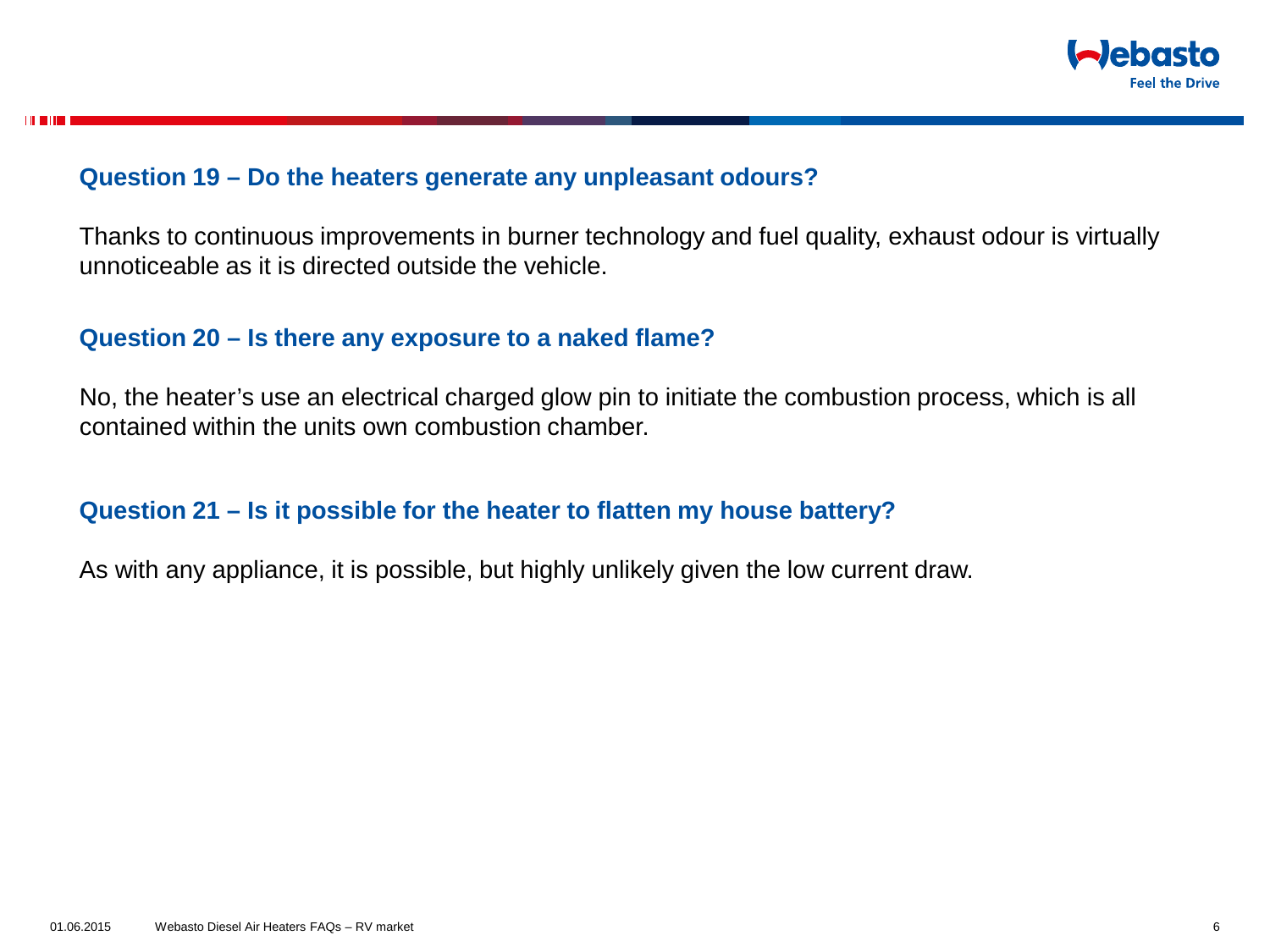

# **Question 22 – What size ducting is required?**

Depending on the heater, either 60mm for the AT 2000 ST and 90mm for the AT Evo 40 and AT Evo 55.

# **Question 23 – What is the maximum length of ducting I can use?**

The ducting required is dependent on the length of the vehicle and the placement of the heater. There is no restriction on the length, however the more bends in the system, the less heat and air flow at the outlets. A larger heater should be selected if the duct length is too excessive.

# **Question 24 – Can the ducting be bent?**

Yes, it is a convoluted flexible duct specifically designed for high temperature applications. Acute bends should be avoided.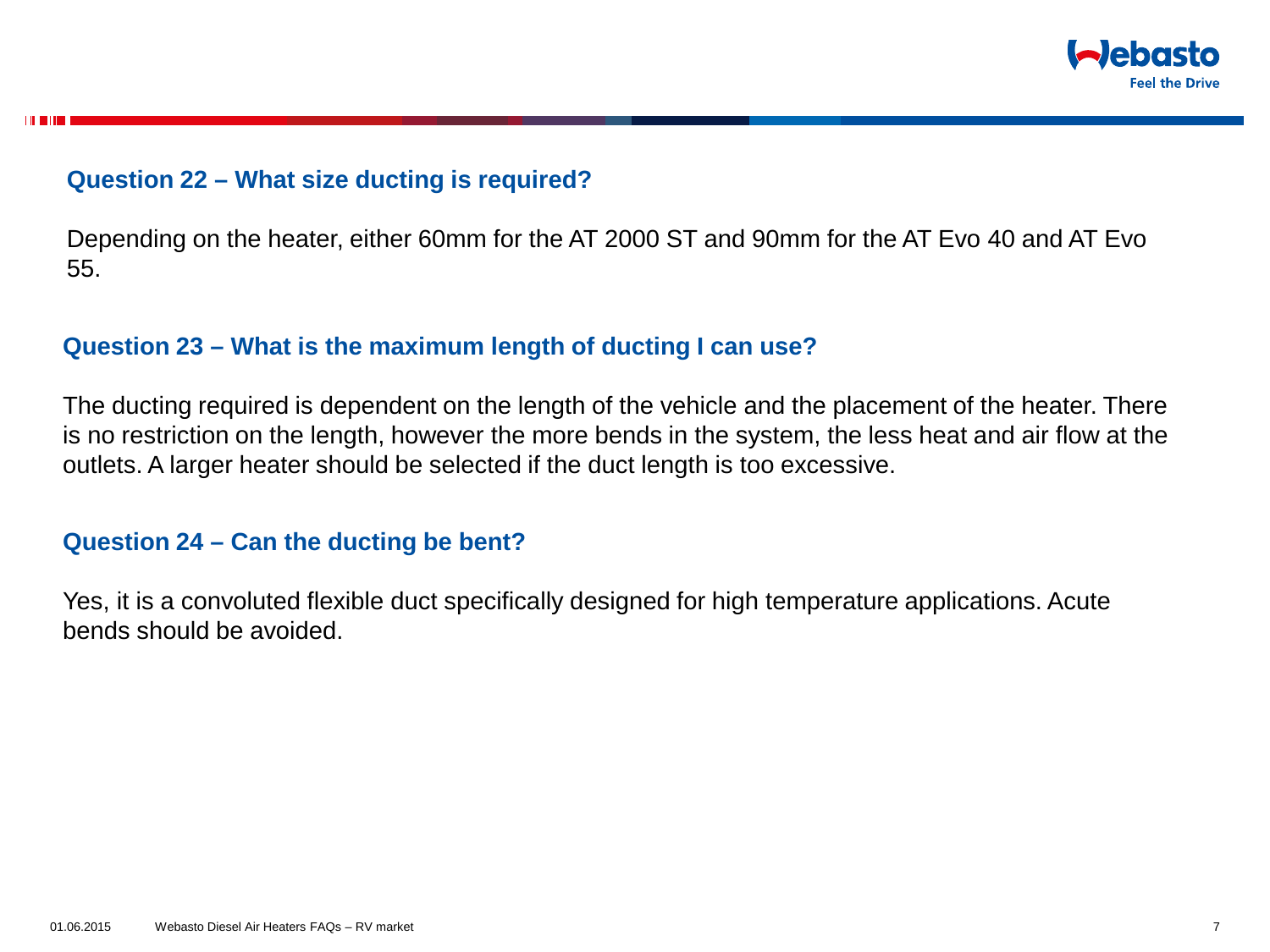

#### **Question 25 – How is the heater connected to the fuel tank?**

In caravans the heater is connected directly to a 12L fuel tank that we can supply. With Motorhomes, fuel is taken from the vehicle's own fuel tank via a fuel standpipe. Some modern vehicles have an auxiliary spigot on the fuel tank sender unit that can be connected to the heaters fuel line.

# **Question 26 – Is it possible for the heater to drain all the fuel from the Motorhome's tank?**

Yes, but only if the fuel hasn't been sourced correctly from the vehicle's fuel tank. The recommendation is to cut the fuel standpipe so that it is 25mm from the bottom of the tank.

#### **Question 27 – Does the exhaust need to have a muffler?**

In an RV application, yes to minimise the inconvenience to fellow campers. This is supplied as a standard inclusion in our 1 and 2 outlet kits.

# **Question 28 – What is the maximum length of exhaust pipe that can be used?**

With silencer max. 2 meters.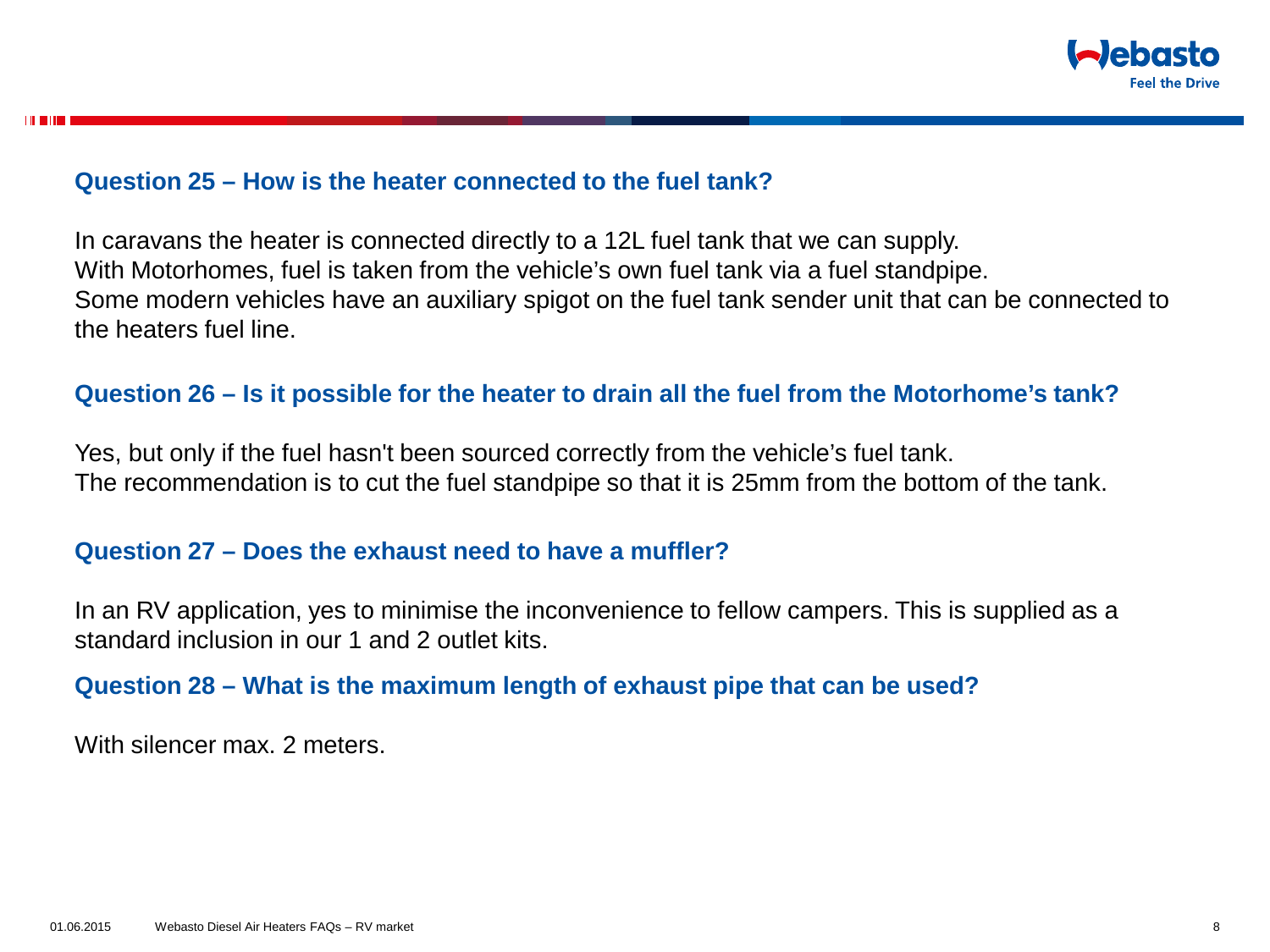

# **Question 29 – Where should the exhaust pipe be terminated?**

Level to the outside edge of the vehicle, pointed down, away from the direction of travel and on the opposite side to the awning.

**Question 30 – Will the heater run on Bio Diesel?**

No

# **Question 31 – Can the heater run whilst the vehicle is being refueled?**

No

#### **Question 32 – Can I use my own fuel line?**

No, the fuel line supplied is a specific dimension to ensure the correct amount of fuel is delivered to the combustion chamber.

#### **Question 33 – Does the heater come with a fuel filter?**

Yes, it is standard in our 1 and 2 outlet kits.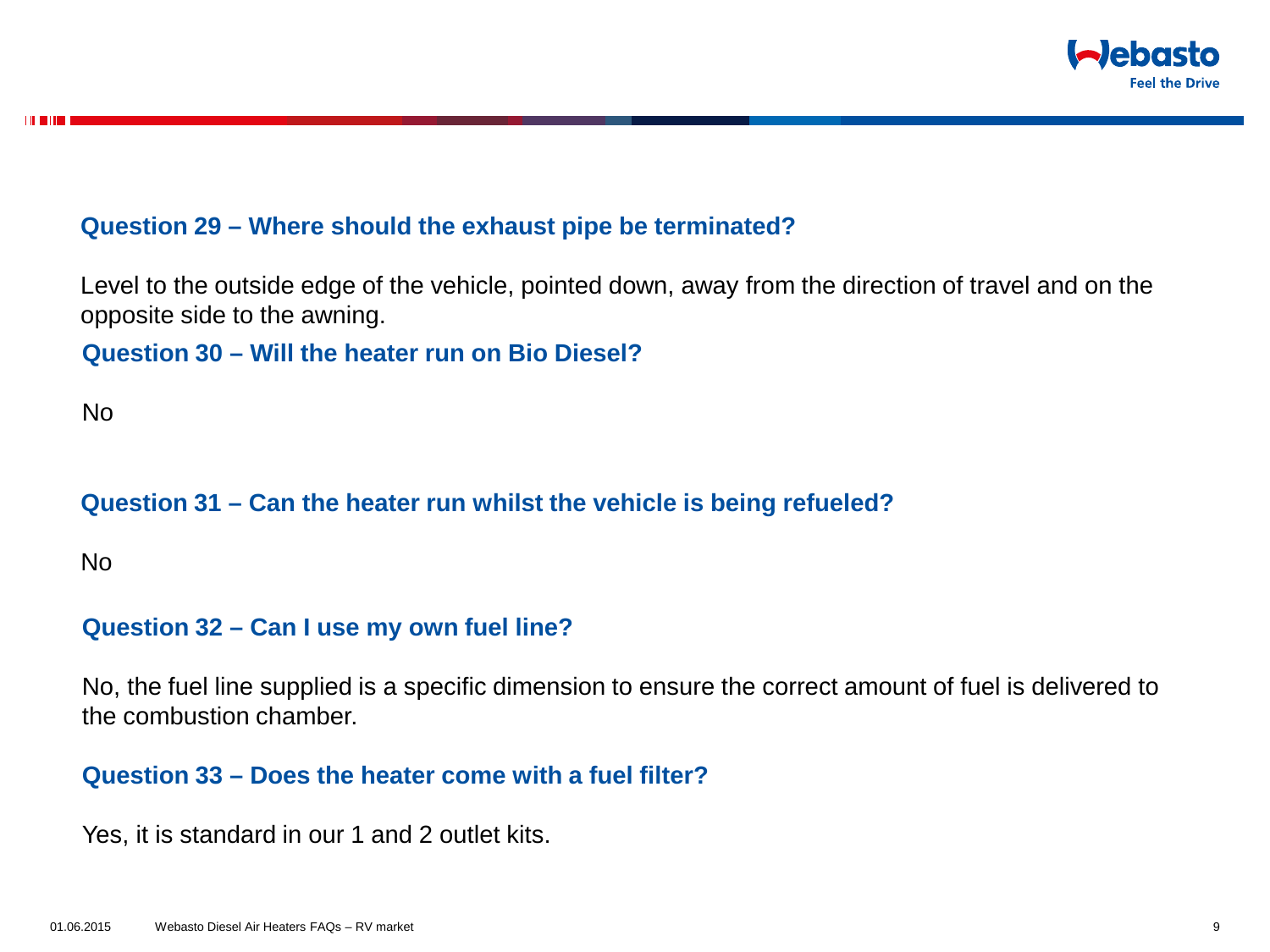

#### **Question 34 – Where should the fuel pump be mounted?**

Close to the fuel source so the pump can circulate fuel to the heater allowing for efficient delivery of the fuel.

# **Question 35 – How far away can the fuel pump be from the fuel tank?**

It is recommended the fuel pump be within 1 meter of the tank.

# **Question 36 – Where should I put the fuel filter?**

After the fuel source, before the fuel pump.

# **Question 37 – Where should the combustion air be sourced from?**

Externally in a position where it is unlikely that the air inlet could be blocked and is splash proof.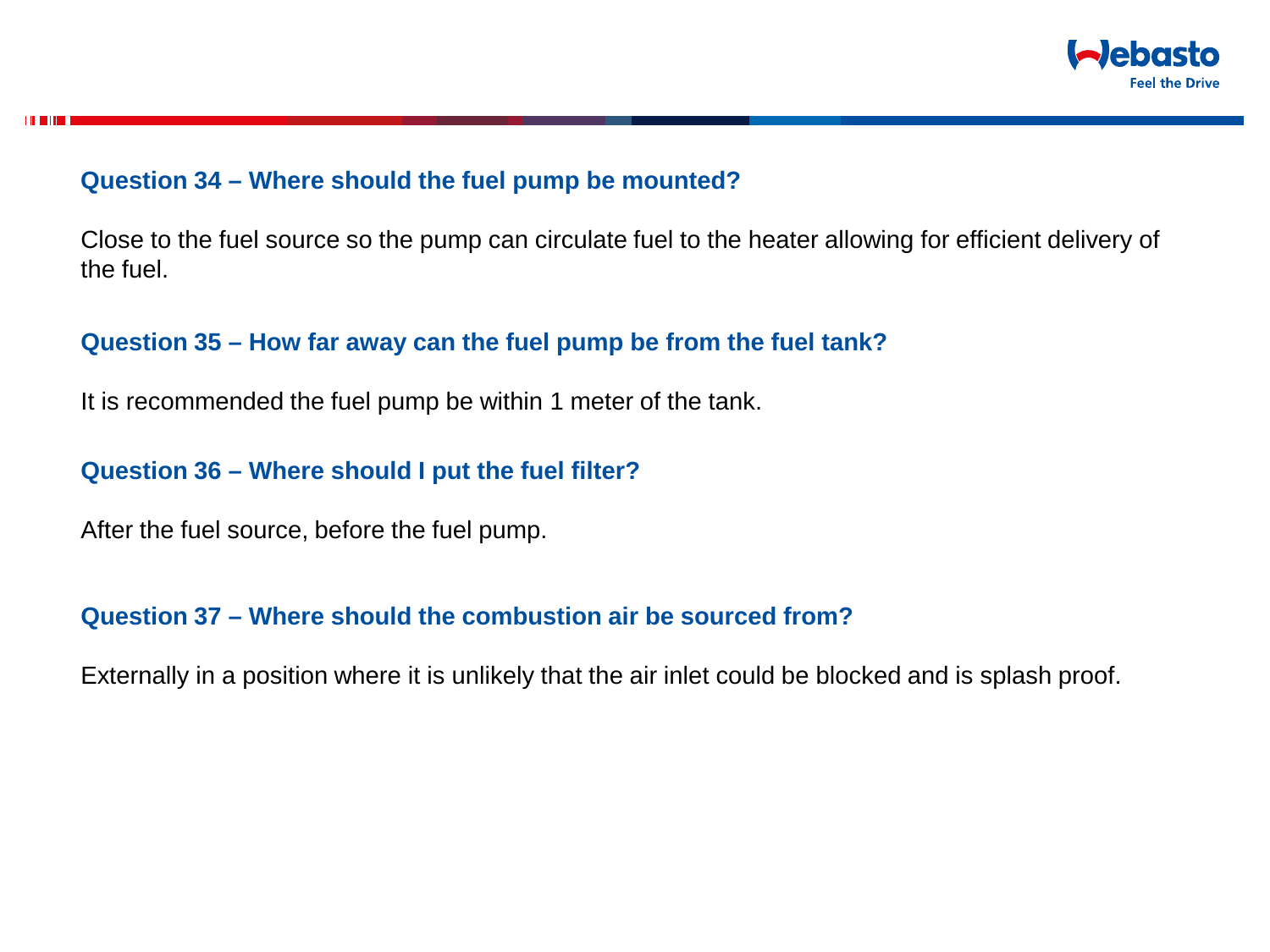

#### **Question 38 – Does the heater come with a temperature sensor?**

Yes, it is located on the return air side of the heater unit.

#### **Question 39 – What electrical connections are required for the heater?**

A positive and negative to a reliable power supply directly to the house battery. An inline fuse is supplied in the harness.

# **Question 40 – Can the heater be connected to a circuit breaker?**

It is recommended to connect directly to the batteries via the fuse supplied in the kits to ensure that the heater cannot be switched off without going through its shutdown cycle.

#### **Question 41 – If there is a fault with the heater, how do I diagnose the problem?**

The heater has an inbuilt fault code diagnoses that is displayed on the control. Consult your user manual to identify the displayed code.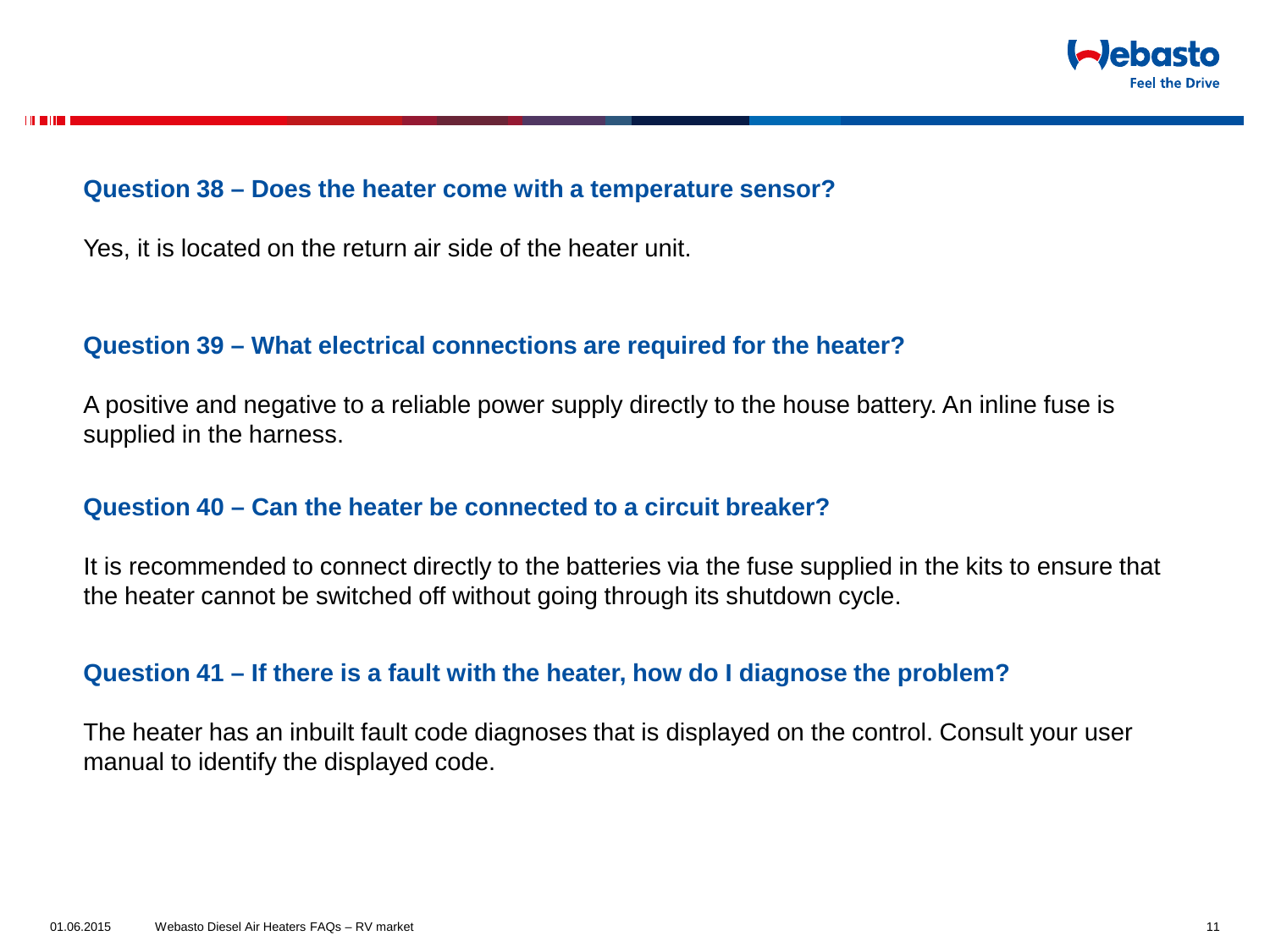

#### **Question 42 – Is there any regular maintenance that must be carried out on the heater?**

If the heater is installed and operated correctly there should be no need to maintain the unit. However, as a preventative maintenance it is recommended that the heater should be run for 1 hour once every month regardless of the season.

# **Question 43 – After turning the heater ON, how long does it take for the heater to produce maximum heat?**

It depends on many variables. The combustion process for the AT 2000 ST takes 105 seconds. After this the heater will start to heat up the space.

# **Question 44 – After turning the heater OFF, how long does it take to shutdown?**

The fan will run for a period of time to cool down the heat exchanger. This will depend on how the heater has been running and what the return air temperature is.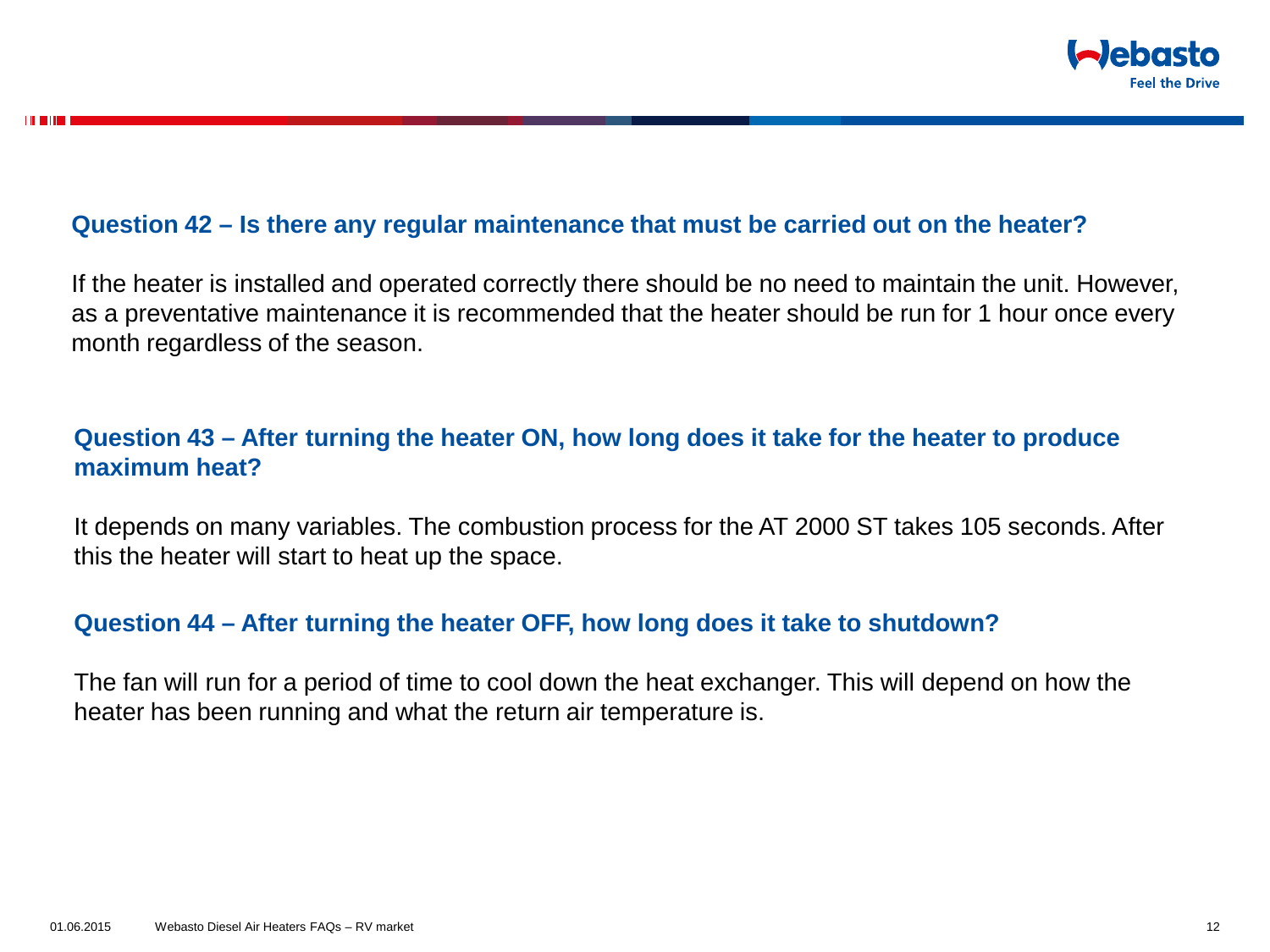

#### **Question 45 – Why do you have a temperature sensor on the return air side of the heater?**

This is positioned so that it measures the overall room temperature, not the temperature at the controller.

#### **Question 46 – Can I fit the rotary controllers anywhere inside the vehicle?**

Yes, as the controller does not contain a temperature sensor, its position has no influence on the heater performance (note that the supplied wire harness is 7m in length).

#### **Question 47 – How do you maintain stable temperatures?**

Our heaters are designed to measure the overall room temperature. We use step-less power modulation to ramp the power required up and down to maintain temperature.